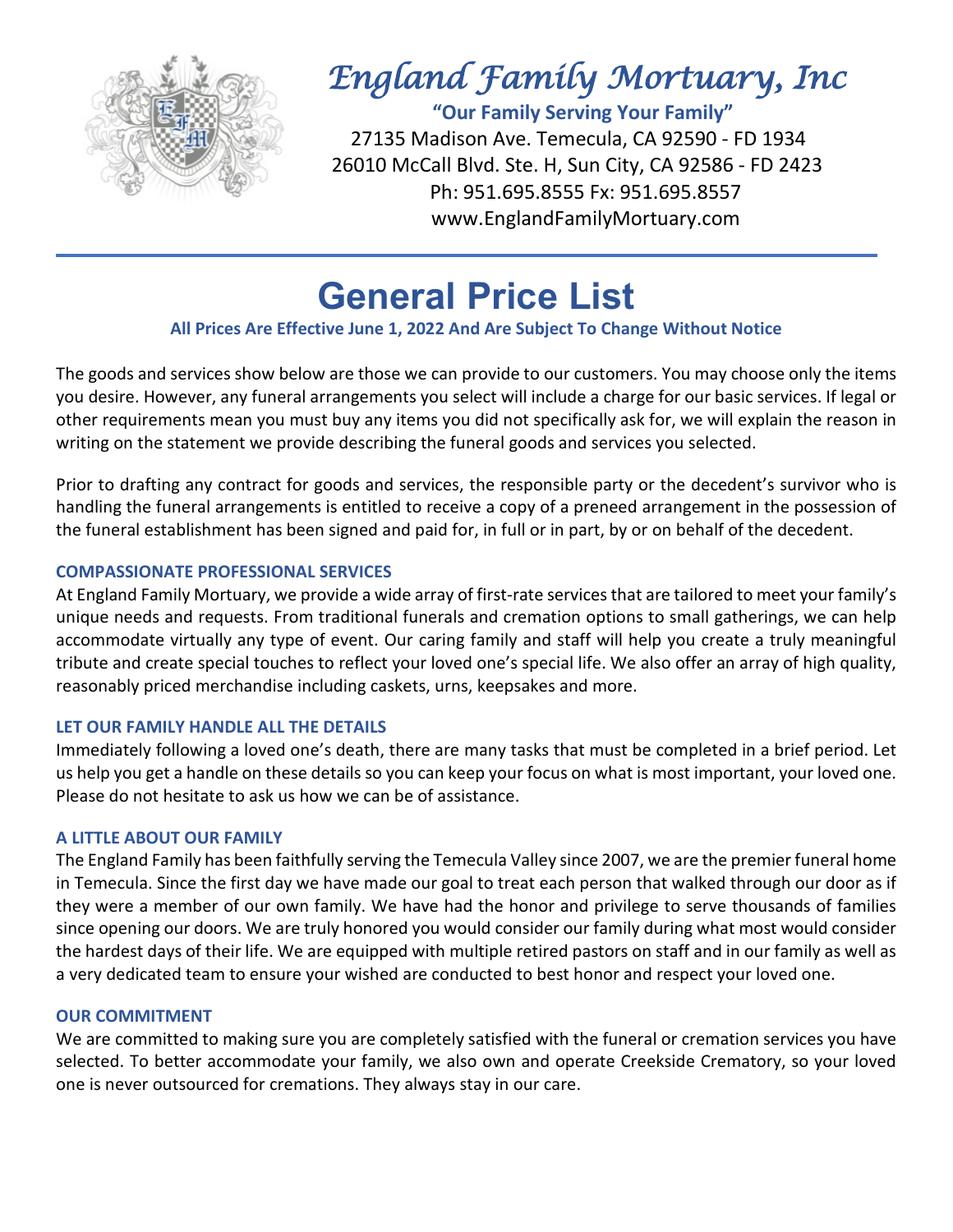### **BASIC SERVICES OF THE FUNERAL DIRECTOR AND STAFF AND OVERHEAD \$1,295**

This fee for our basic services and overhead will be added to the total cost of the funeral arrangements you select. (This fee is already included in our charges for direct cremations, immediate burial, and forwarding or receiving of remains.) This fee includes the following:

- $\triangleright$  Personnel available 24 hours a day, 365 days a year to respond to initial call.
- $\triangleright$  Arrangement Conference
- $\triangleright$  Coordinating service plans with cemetery and or other parties involved in the final disposition of the deceased.
- $\triangleright$  Preparation of necessary forms for government agencies.
- $\triangleright$  Also covers overhead, including facility maintenance, equipment and inventory costs, liability insurance and governmental compliance costs.

# *Infant/Child Discount (Children 0-12 years of age) 60% off professional services*

### **PREPARATION OF THE BODY**

Except in certain special cases, embalming is not required by law. Embalming may be necessary, however, if you select certain funeral arrangements, such as a funeral with viewing. If you do not want embalming, you usually have the right to choose an arrangement that does not require you to pay for it, such as direct cremation or immediate burial.

**Embalming \$495**

| <b>OTHER PREPARATION OF THE BODY</b>                                                                                                                                    |       |
|-------------------------------------------------------------------------------------------------------------------------------------------------------------------------|-------|
| <b>Dressing, Cosmetics, and Casketing</b>                                                                                                                               | \$395 |
| <b>Bathing and Handling of Un-embalmed Remains</b>                                                                                                                      | \$395 |
| <b>Special Care of Autopsied Remains or Body Donation</b>                                                                                                               | \$200 |
| <b>Restorative Preparation (Per hour)</b><br><b>Removal of Pacemaker for Cremation</b>                                                                                  | \$150 |
|                                                                                                                                                                         | \$125 |
| Use of Prep-room or Chapel for Dressing or Cosmetics (By family)                                                                                                        | \$195 |
| Refrigeration/Storage of Deceased (After 5 days each additional day incurs a \$75 charge)                                                                               | \$395 |
| <b>USE OF FACILITIES AND STAFF</b>                                                                                                                                      |       |
| Use of Facilities and Staff Services for Visitation (Up to 4 hours)                                                                                                     | \$495 |
| (Our services include set-up of visitation area, placement of encased remains, display of floral<br>arrangements, supervision of and attendance during the visitation.) |       |
| Use of Facilities and Staff Services for Funeral Service in Our Chapel                                                                                                  | \$495 |
| (Our services include coordinating the funeral arrangements, supervision of funeral, and staff<br>to assist with the funeral ceremony.)                                 |       |
| <b>Staff Services for Funeral Service at Religious Facility or Venue</b>                                                                                                | \$495 |
| (Our services include coordinating the funeral arrangements, supervision of funeral, and staff                                                                          |       |
| to assist with the funeral ceremony.)                                                                                                                                   |       |
| Use of Facilities and Staff Services for Memorial Service (without remains present)                                                                                     | \$495 |
| (Our services include coordinating the memorial service arrangements, supervision of the<br>memorial service, and staff to assist with the service.)                    |       |
| Equipment and Staff Services for Graveside Service (Within a 30-mile radius)                                                                                            | \$495 |
| (Our services include accompaniment of remains to cemetery, supervision of graveside service,<br>and staff to assist with the service.)                                 |       |
| Additional Charge for Use of Facilities and Staff Services on a Holiday or After Hours or Weekend                                                                       | \$295 |
| <b>Facilities and Staff for Private Viewing by Family</b>                                                                                                               | \$395 |
| <b>Second Day of Visitation</b>                                                                                                                                         | \$295 |
|                                                                                                                                                                         |       |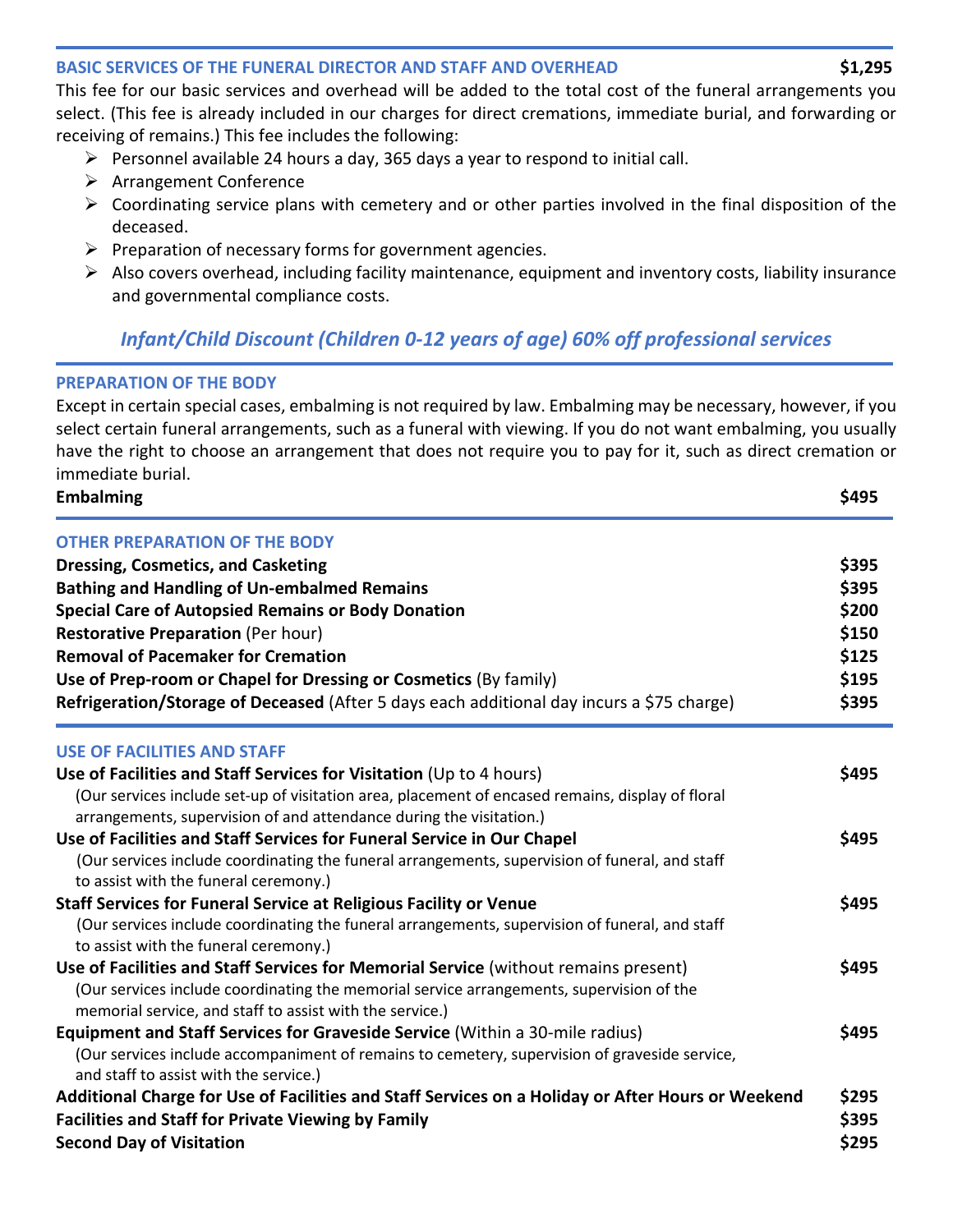| <b>Supervision of Disinterment</b>                                                             | \$1,995 |
|------------------------------------------------------------------------------------------------|---------|
| With the funeral or memorial service, maximum of 3 hours total.)                               |         |
| (Our services include the supervision of the funeral or memorial service, and staff to assist  |         |
| Use of Facility and Staff Services for Chapel Rental by Outside Funeral Home or Non-EFM Client | \$995   |
| Cleaning Deposit for Reception (refundable if area is left clean)                              | \$200   |
| Use of Living Room Area for Coffee & Refreshments (coffee and cups included)                   | \$250   |
| Chapel Reception Area/Patio Reception Area (4-5 tables and 40 chairs)                          | \$495   |
| <b>OTHER USE OF FACILITIES AND STAFF</b>                                                       |         |

#### **TRANSPORTATION**

All transportation charges contained within this list apply to an area within a radius of 30 miles from our location. If we exceed this service area, in addition to the basic vehicle charge that covers 30 of the total miles traveled from our facility, we charge an additional \$4 per mile per funeral home vehicle in one direction. If an overnight stay is required due to the round trip exceeding 400 miles, or due to no fault of our own, our driver and vehicle cannot safely return the same day, there will be an additional charge of \$395 for overtime, hotel and meal expenses, in addition to the basic mileage charges.

| Initial Transfer of Deceased to Mortuary (within 30-mile radius)                                        | \$395 |
|---------------------------------------------------------------------------------------------------------|-------|
| Additional Attendant on Initial Transfer (per attendant)                                                | \$100 |
| Additional Fee for After Hours, Weekend or Holiday Removal (between 5pm - 8am)                          | \$150 |
| <b>Utility Vehicle</b>                                                                                  | \$195 |
| <b>Transportation to Crematory</b>                                                                      | \$195 |
| Funeral Coach/Hearse (per use within 30-mile radius, over 30 miles will result in mileage fees)         | \$395 |
| Classic Funeral Coach/Hearse (per use within 30-mile radius, over 30 miles will result in mileage fees) | \$995 |
| Limousine (per use) additional time beyond 4 hours is \$100 per hour                                    | \$495 |
| Motorcycle Funeral Escorts (minimum of 2 required) \$275 per escort                                     | \$550 |

### **FORWARDING OF REMAINS TO ANOTHER FUNERAL HOME \$1,995**

This charge includes transfer of remains to our funeral home, basic services of funeral director and staff, embalming or refrigeration and transfer to a local airport or other place of shipment within a 30-mile radius, and obtaining the necessary authorizations. This fee does not include visitation or ceremonies, or consulate related charges, a shipping container, a casket or airline fees or other transportation fees.

**Consulate Paperwork Processing** (not including consulate fees, if any) **\$495**

### **RECEIVING OF REMAINS FROM ANOTHER FUNERAL HOME \$1,795**

This charge includes local ground transportation from a local airport or other place of shipment, basic services of funeral director and staff, refrigeration/storage of remains for 5 days and transportation to crematory or local cemetery within 30 miles of England Family Mortuary. This does not include visitation, ceremonies or preparation of remains.

| <b>IMMEDIATE BURIAL</b>                                                                                            | \$1,995 - \$5,990 |
|--------------------------------------------------------------------------------------------------------------------|-------------------|
| Our charges for immediate burial (without any rites or ceremonies at the funeral home, graveside or elsewhere)     |                   |
| include basic services of funeral director and staff for immediate burial, refrigeration, transfer of remains from |                   |
| place of death to funeral home, transportation of remains to cemetery.                                             |                   |
| <b>Immediate Burial with Casket from our CPL</b>                                                                   | \$2,790 - \$5,690 |
| Immediate Burial with Casket provided by purchaser                                                                 | \$1,995           |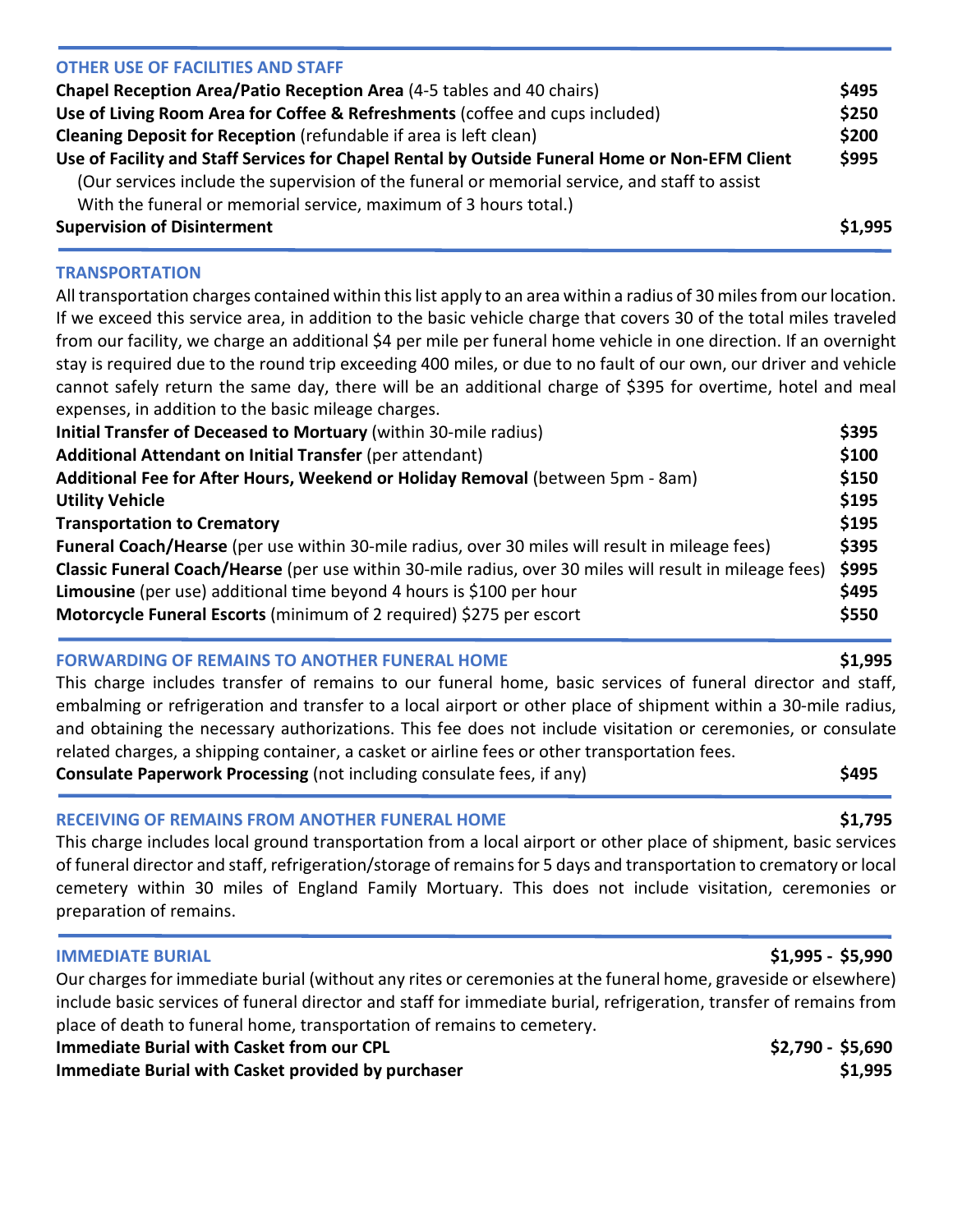#### **DIRECT CREMATION \$1,220 - \$2,015**

If you want to arrange a direct cremation, you can use an alternative container. Alternative containers encase the body and can be made of materials like fiberboard or composition materials (with or without an outside covering). The containers we use are made of cardboard. Our charges for direct cremation (without ceremony) include basic services of funeral director and staff for direct cremation, transfer of remains from place of death to funeral home, utility vehicle, and crematory fee.

| <b>Direct Cremation with Basic Alternative Container</b>                                            | \$1,295 |
|-----------------------------------------------------------------------------------------------------|---------|
| Direct Cremation with Alternative Container Provided by the Family                                  | \$1,220 |
| <b>Crematory Fee with Alternative Container</b>                                                     | \$400   |
| <b>Crematory Fee with Casket</b>                                                                    | \$450   |
| Witness Cremation Fee (Limit 10 Person, 20 Minutes Max)                                             | \$495   |
| Rush Cremation (additional fee for cremation to be completed within 48 hours of receiving permit)   | \$495   |
| Oversize Cremation Fees - Additional Charge (300-399 lbs. over 400 lbs. please speak with director) | \$395   |
| Non-Witnessed Scatter or Remains at Sea                                                             | \$295   |
| <b>Shipping of Cremated Remains within USA</b>                                                      | \$150   |
| <b>Temporary Plastic Urn (with Cloth Cover)</b>                                                     | \$40    |
| Delivery of Remains to Cemetery (drop off only within 30-mile radius)                               | \$195   |

#### **CASKETS AND URNS**

| Caskets (a complete price list will be provided by the mortuary)                                                                                                                                                                                                         | $$995 - $4,295$ |
|--------------------------------------------------------------------------------------------------------------------------------------------------------------------------------------------------------------------------------------------------------------------------|-----------------|
| Alternative Container (a complete price list will be provided by the mortuary)                                                                                                                                                                                           | $$75 - $495$    |
| <b>Rental Casket</b>                                                                                                                                                                                                                                                     | \$895           |
| (If you choose a funeral service where the rental casket is provided, the casket used for the funeral<br>service may have been used in a previous funeral service. If the casket has been used in a previous<br>funeral service, the interior lining has been replaced.) |                 |
| Urns (a complete selection will be provided by the mortuary) starting at                                                                                                                                                                                                 | \$50            |
|                                                                                                                                                                                                                                                                          |                 |

#### **OTHER**

| Standard Remembrance Package (Guest Book, 100 Folders)     | \$150 |
|------------------------------------------------------------|-------|
| Basic Remembrance Package (Guest Book, 100 Prayer Cards)   | \$100 |
| <b>Customized DVD Life Tribute (75 pics max)</b>           | \$275 |
| Additional Copies – Life Tribute or Live Stream (per copy) | \$20  |
| <b>Live Streaming Service</b>                              | \$200 |
| <b>Guest Books starting at</b>                             | \$50  |
| <b>Prayer Cards (per 50 cards)</b>                         | \$25  |
| Memorial Folders $-2$ Up Service Folder (per 50)           | \$50  |
| Custom Memorial Folders $-1$ Up Service Folder (per 50)    | \$100 |
| <b>Personalized Embroidery Panels</b>                      | \$250 |
| <b>Additional Casket Corner Pieces (each)</b>              | \$35  |
| <b>Flag Case</b>                                           | \$125 |
| <b>Crucifix</b>                                            | \$25  |
| Pallbearer Gloves (6 pairs)                                | \$25  |
| Airtray for Shipping Casket by Common Carrier              | \$225 |
| <b>Combination Unit for Shipping by Common Carrier</b>     | \$375 |
| <b>Flowers</b> starting at                                 | \$75  |
| <b>Memorial Markers (Headstones)</b> starting at           | \$700 |